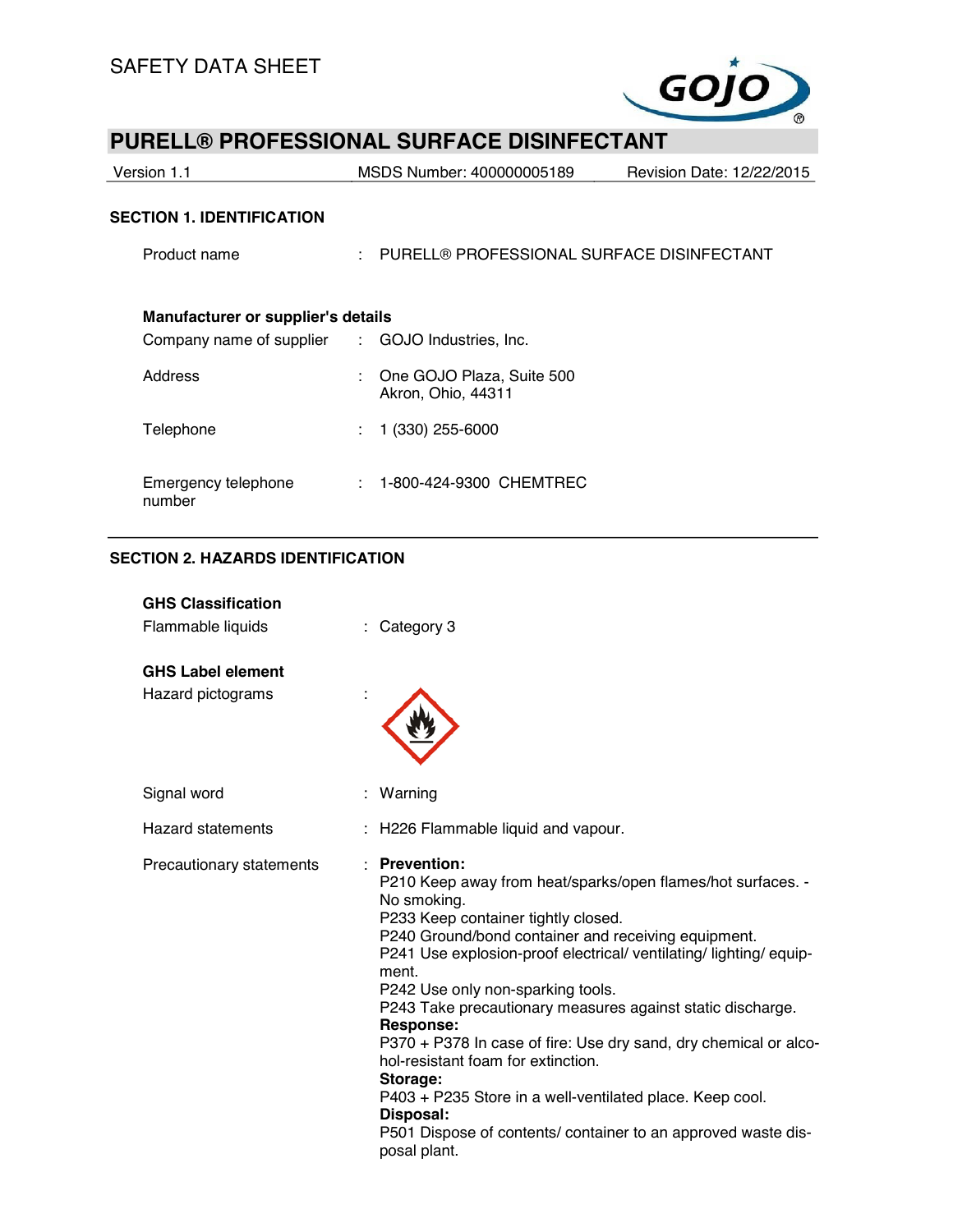

Version 1.1 MSDS Number: 400000005189 Revision Date: 12/22/2015

#### **Other hazards**

None known.

#### **SECTION 3. COMPOSITION/INFORMATION ON INGREDIENTS**

#### **Hazardous components**

| <b>Chemical Name</b> | CAS-No. | Concentration (%) |
|----------------------|---------|-------------------|
| Ethyl Alcohol        | 64-17-5 | $>= 30 - 50$      |
| Isopropyl Alcohol    | 67-63-0 | $> = 1 - 5$       |

### **SECTION 4. FIRST AID MEASURES**

| General advice             | : In the case of accident or if you feel unwell, seek medical ad-<br>vice immediately.<br>When symptoms persist or in all cases of doubt seek medical<br>advice.                 |
|----------------------------|----------------------------------------------------------------------------------------------------------------------------------------------------------------------------------|
| If inhaled                 | : If inhaled, remove to fresh air.<br>If symptoms persist, call a physician.                                                                                                     |
| In case of skin contact    | : Wash with water and soap as a precaution.<br>Get medical attention if irritation develops and persists.                                                                        |
| In case of eye contact     | $\therefore$ In case of contact, immediately flush eyes with plenty of water<br>for at least 15 minutes.<br>If easy to do, remove contact lens, if worn.<br>Seek medical advice. |
| If swallowed               | : If swallowed, DO NOT induce vomiting.<br>Rinse mouth with water.<br>Obtain medical attention.                                                                                  |
| Protection of first-aiders | : First Aid responders should pay attention to self-protection<br>and use the recommended protective clothing                                                                    |

#### **SECTION 5. FIREFIGHTING MEASURES**

| Suitable extinguishing media              | : Water spray<br>Alcohol-resistant foam<br>Carbon dioxide (CO2)<br>Dry chemical                                                                                                                                                                                                                   |
|-------------------------------------------|---------------------------------------------------------------------------------------------------------------------------------------------------------------------------------------------------------------------------------------------------------------------------------------------------|
| Unsuitable extinguishing<br>media         | : High volume water jet                                                                                                                                                                                                                                                                           |
| Specific hazards during fire-<br>fighting | : Do not use a solid water stream as it may scatter and spread<br>fire.<br>Cool closed containers exposed to fire with water spray.<br>Flash back possible over considerable distance.<br>May form explosive mixtures in air.<br>Exposure to decomposition products may be a hazard to<br>health. |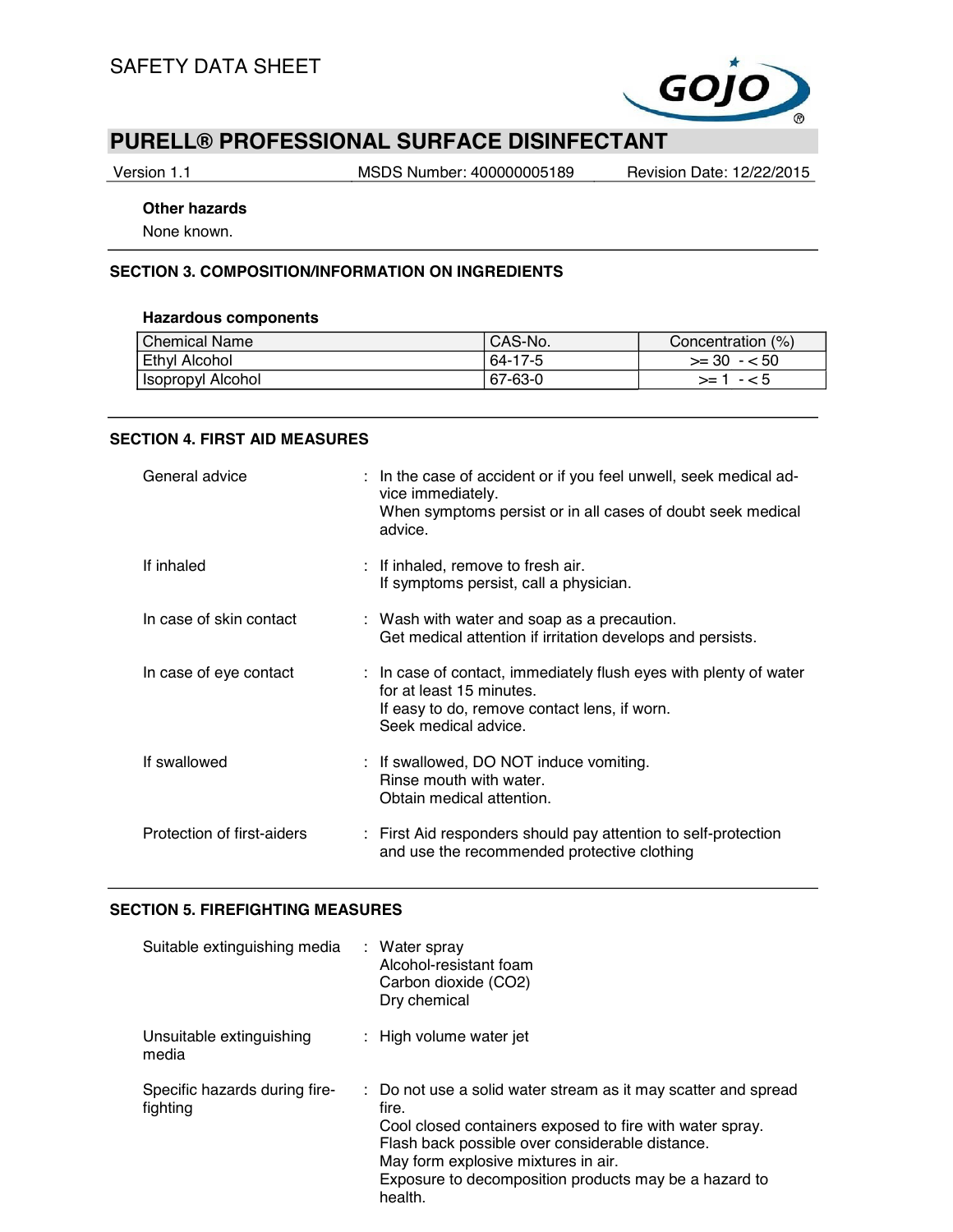

| Version 1.1                                      |  | MSDS Number: 400000005189                                                                                              | Revision Date: 12/22/2015 |
|--------------------------------------------------|--|------------------------------------------------------------------------------------------------------------------------|---------------------------|
| Specific extinguishing meth-                     |  | : Use extinguishing measures that are appropriate to local cir-                                                        |                           |
| ods                                              |  | cumstances and the surrounding environment.<br>Use water spray to cool unopened containers.                            |                           |
| Further information                              |  | : Fire residues and contaminated fire extinguishing water must<br>be disposed of in accordance with local regulations. |                           |
| Special protective equipment<br>for firefighters |  | : In the event of fire, wear self-contained breathing apparatus.<br>Use personal protective equipment.                 |                           |

## **SECTION 6. ACCIDENTAL RELEASE MEASURES**

| Personal precautions, protec-<br>tive equipment and emer-<br>gency procedures | : Use personal protective equipment.<br>Ensure adequate ventilation.<br>Remove all sources of ignition.<br>Evacuate personnel to safe areas.<br>Keep people away from and upwind of spill/leak.<br>Material can create slippery conditions.          |
|-------------------------------------------------------------------------------|------------------------------------------------------------------------------------------------------------------------------------------------------------------------------------------------------------------------------------------------------|
| Environmental precautions                                                     | : Discharge into the environment must be avoided.<br>Prevent further leakage or spillage if safe to do so.<br>Retain and dispose of contaminated wash water.<br>Local authorities should be advised if significant spillages<br>cannot be contained. |
| Methods and materials for<br>containment and cleaning up                      | : Non-sparking tools should be used.<br>Soak up with inert absorbent material.<br>Keep in suitable, closed containers for disposal.<br>Clean contaminated floors and objects thoroughly while ob-<br>serving environmental regulations.              |

## **SECTION 7. HANDLING AND STORAGE**

| Advice on safe handling     | : Avoid contact with eyes.                                                                                                                                                                                               |
|-----------------------------|--------------------------------------------------------------------------------------------------------------------------------------------------------------------------------------------------------------------------|
| Conditions for safe storage | : No smoking.<br>Take measures to prevent the build up of electrostatic charge.<br>Keep container tightly closed in a dry and well-ventilated<br>place.<br>Store in accordance with the particular national regulations. |

## **SECTION 8. EXPOSURE CONTROLS/PERSONAL PROTECTION**

## **Components with workplace control parameters**

| Components    | CAS-No. | Value type<br>(Form of<br>exposure) | Control parame-<br>ters / Permissible<br>concentration | <b>Basis</b>     |
|---------------|---------|-------------------------------------|--------------------------------------------------------|------------------|
| Ethyl Alcohol | 64-17-5 | <b>TWA</b>                          | $1,000$ ppm<br>1,900 mg/m3                             | <b>NIOSH REL</b> |
|               |         | <b>TWA</b>                          | $1,000$ ppm<br>1,900 mg/m3                             | OSHA Z-1         |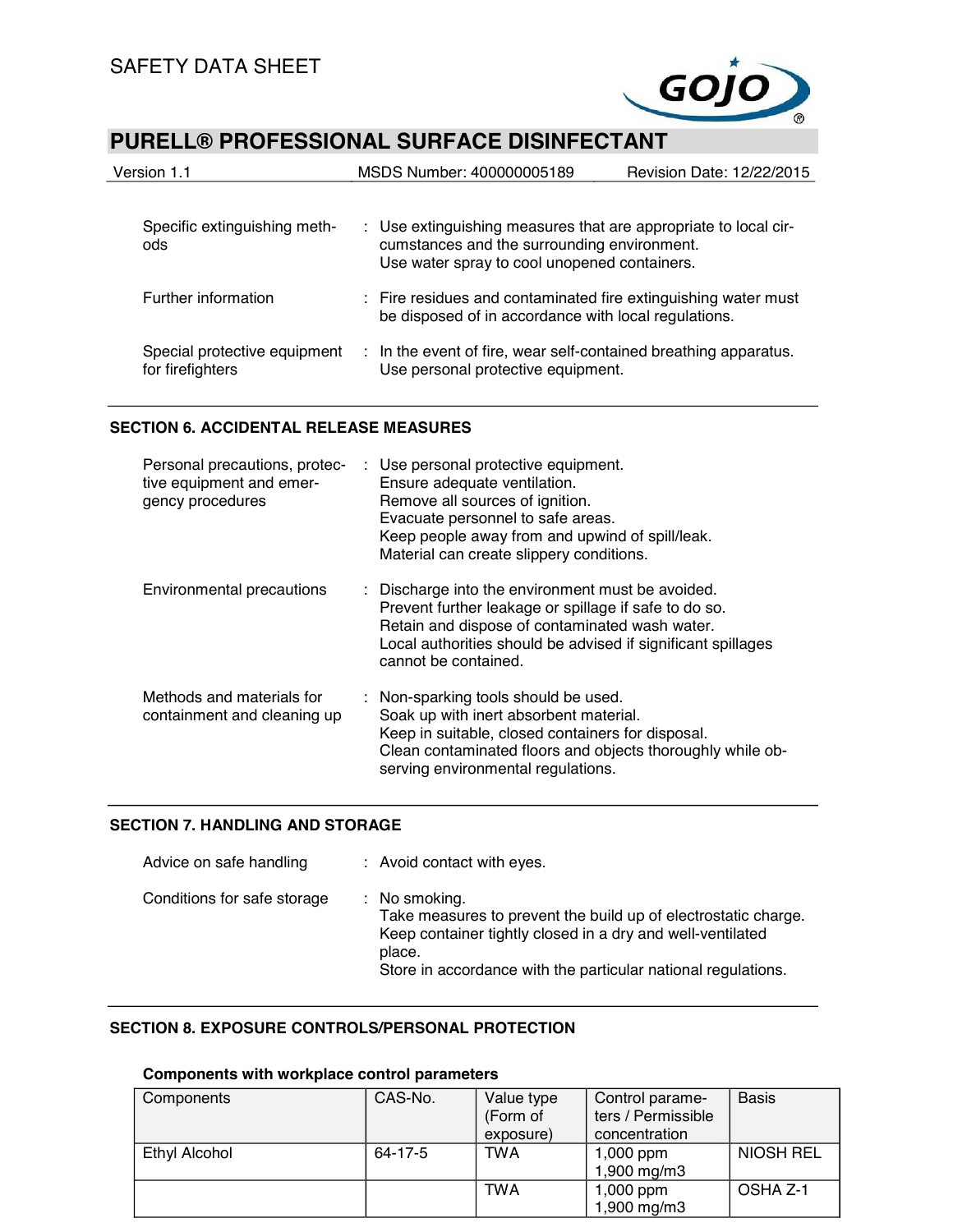

| Version 1.1 |                          |         | MSDS Number: 400000005189 | Revision Date: 12/22/2015 |                  |  |
|-------------|--------------------------|---------|---------------------------|---------------------------|------------------|--|
|             |                          |         | <b>STEL</b>               | 1,000 ppm                 | <b>ACGIH</b>     |  |
|             | <b>Isopropyl Alcohol</b> | 67-63-0 | TWA                       | 200 ppm                   | <b>ACGIH</b>     |  |
|             |                          |         | <b>STEL</b>               | 400 ppm                   | <b>ACGIH</b>     |  |
|             |                          |         | <b>TWA</b>                | 400 ppm<br>980 mg/m3      | <b>NIOSH REL</b> |  |
|             |                          |         | ST                        | 500 ppm<br>1,225 mg/m3    | <b>NIOSH REL</b> |  |
|             |                          |         | <b>TWA</b>                | 400 ppm<br>980 mg/m3      | OSHA Z-1         |  |

## **Biological occupational exposure limits**

| Components                                                                                                                                                            | CAS-No. | Control<br>parameters | Biological<br>specimen | Sam-<br>pling<br>time                         | Permissible<br>concentra-<br>tion | <b>Basis</b>               |
|-----------------------------------------------------------------------------------------------------------------------------------------------------------------------|---------|-----------------------|------------------------|-----------------------------------------------|-----------------------------------|----------------------------|
| Isopropyl Alcohol                                                                                                                                                     | 67-63-0 | Acetone               | Urine                  | End of<br>shift at<br>end of<br>work-<br>week | $40$ mg/l                         | <b>ACGIH</b><br><b>BEI</b> |
| Personal protective equipment                                                                                                                                         |         |                       |                        |                                               |                                   |                            |
| Respiratory protection<br>: No personal respiratory protective equipment normally re-<br>quired.                                                                      |         |                       |                        |                                               |                                   |                            |
| : No special measures necessary provided product is used<br>Eye protection<br>correctly.<br>Wear face-shield and protective suit for abnormal processing<br>problems. |         |                       |                        |                                               |                                   |                            |

| Skin and body protection | : No special measures necessary provided product is used<br>correctly.                                                                                                                                                                                                                           |
|--------------------------|--------------------------------------------------------------------------------------------------------------------------------------------------------------------------------------------------------------------------------------------------------------------------------------------------|
| Protective measures      | : Choose body protection in relation to its type, to the concen-<br>tration and amount of dangerous substances, and to the spe-<br>cific work-place.<br>Ensure that eye flushing systems and safety showers are<br>located close to the working place.<br>When using do not eat, drink or smoke. |
| Hygiene measures         | : Handle in accordance with good industrial hygiene and safety<br>practice.<br>Avoid contact with eyes.<br>Wash hands before breaks and immediately after handling<br>the product.                                                                                                               |

## **SECTION 9. PHYSICAL AND CHEMICAL PROPERTIES**

| Appearance                        | $:$ liquid               |
|-----------------------------------|--------------------------|
| Colour                            | $:$ colourless           |
| рH                                | : 12.6 - 12.9, $(24 °C)$ |
| Initial boiling point and boiling | $: 77^{\circ}$ C         |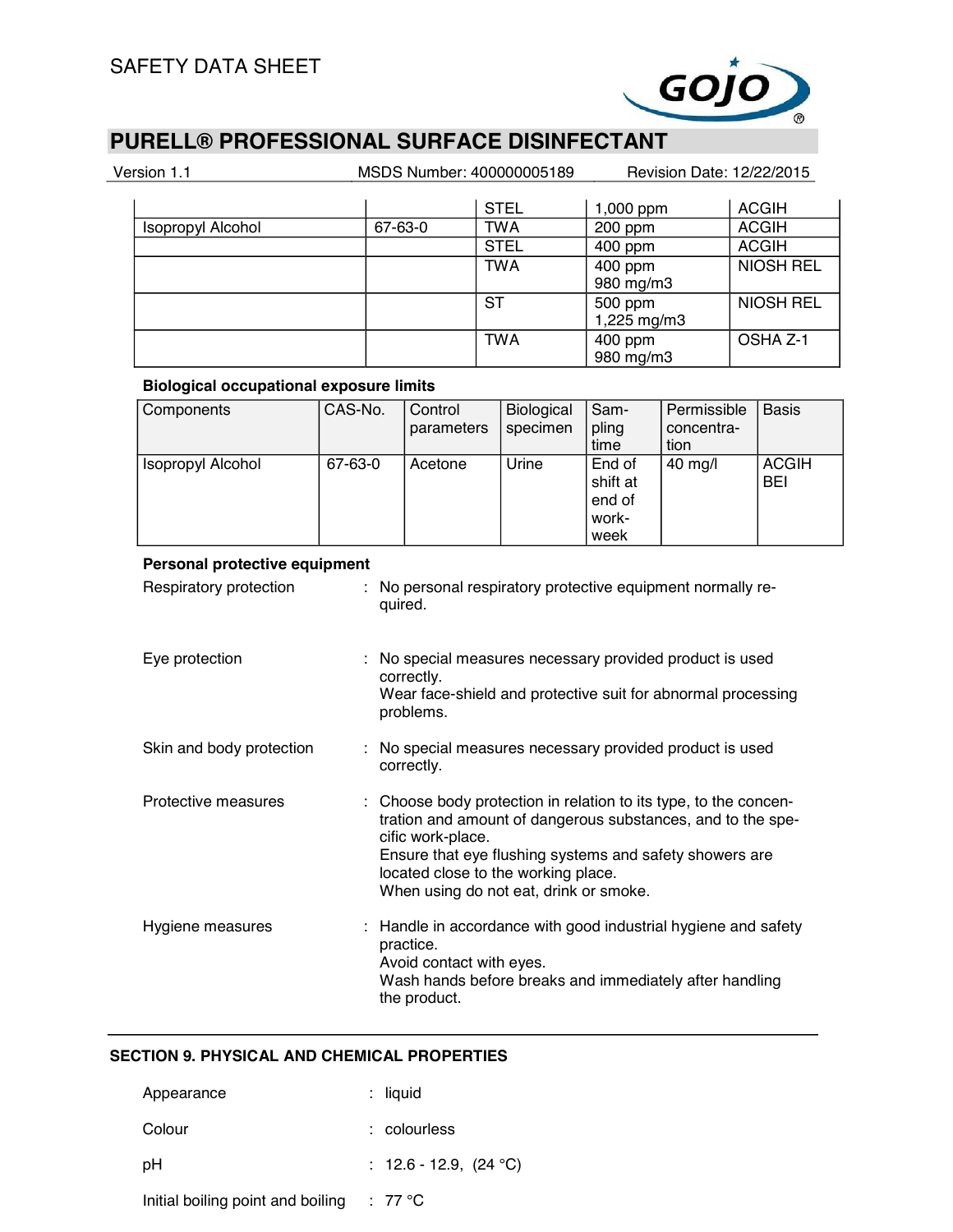

| Version 1.1                     | MSDS Number: 400000005189                          | Revision Date: 12/22/2015 |
|---------------------------------|----------------------------------------------------|---------------------------|
| range                           |                                                    |                           |
| Flash point                     | $\pm$ 30.8 °C<br>Method: Pensky-Martens closed cup |                           |
| Upper explosion limit           | : 19 %(V)                                          |                           |
| Lower explosion limit           | : $3.3\%$ (V)                                      |                           |
| Density                         | : $0.952$ g/cm3                                    |                           |
| Viscosity<br>Viscosity, dynamic | $\div$ 2.6 mPa.s                                   |                           |

## **SECTION 10. STABILITY AND REACTIVITY**

| Reactivity                              | : Not classified as a reactivity hazard.         |
|-----------------------------------------|--------------------------------------------------|
| Possibility of hazardous reac-<br>tions | : Vapours may form explosive mixture with air.   |
| Conditions to avoid                     | : Heat, flames and sparks.                       |
| Incompatible materials                  | $:$ Oxidizing agents                             |
| Hazardous decomposition<br>products     | : No hazardous decomposition products are known. |

## **SECTION 11. TOXICOLOGICAL INFORMATION**

| Information on likely routes of exposure<br>Inhalation<br>Skin contact<br>Eye contact |                                                                           |
|---------------------------------------------------------------------------------------|---------------------------------------------------------------------------|
| <b>Acute toxicity</b><br>Not classified based on available information.               |                                                                           |
| <u>Components:</u><br><b>Ethyl Alcohol:</b><br>Acute oral toxicity                    | : LD50 (Rat): $>$ 5,000 mg/kg                                             |
| Acute inhalation toxicity                                                             | : LC50 (Rat): 124.7 mg/l<br>Exposure time: 4 h<br>Test atmosphere: vapour |
| <b>Isopropyl Alcohol:</b><br>Acute oral toxicity                                      | : LD50 (Rat): $>$ 5,000 mg/kg                                             |
| Acute inhalation toxicity                                                             | : LC50 (Rat): 72.6 mg/l<br>Exposure time: 4 h<br>Test atmosphere: vapour  |
| Acute dermal toxicity                                                                 | : LD50 (Rat): $>$ 5,000 mg/kg                                             |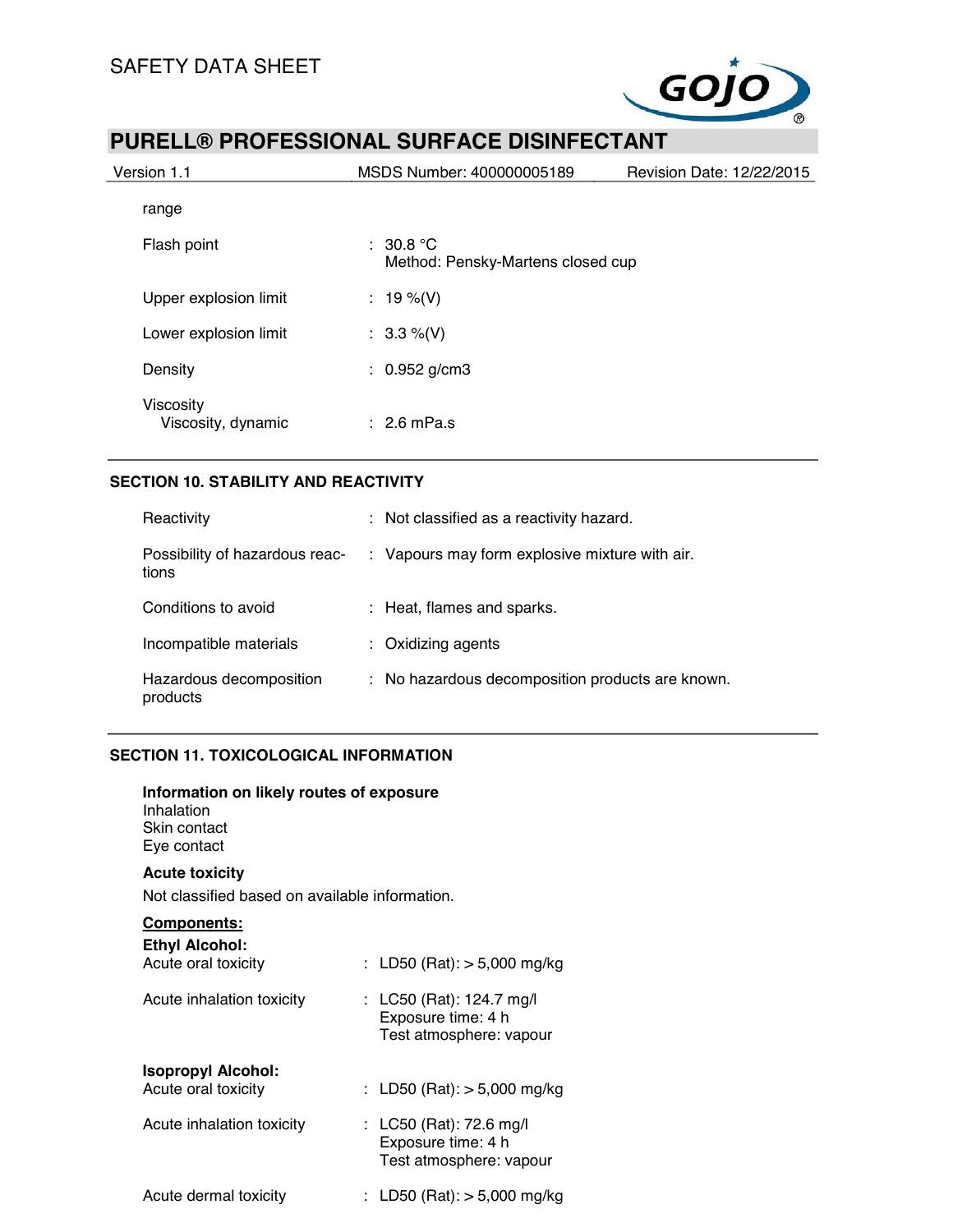

Version 1.1 MSDS Number: 400000005189 Revision Date: 12/22/2015

## **Skin corrosion/irritation** Not classified based on available information.

**Product:** Result: No skin irritation

## **Components:**

**Ethyl Alcohol:** Species: Rabbit Method: OECD Test Guideline 404 Result: No skin irritation

## **Isopropyl Alcohol:**

Species: Rabbit Result: No skin irritation

## **Serious eye damage/eye irritation**

Not classified based on available information.

### **Respiratory or skin sensitisation**

Skin sensitisation: Not classified based on available information. Respiratory sensitisation: Not classified based on available information.

## **Components:**

**Ethyl Alcohol:** Test Type: Local lymph node assay (LLNA) Exposure routes: Skin contact Species: Mouse Result: negative

## **Isopropyl Alcohol:**

Test Type: Buehler Test Exposure routes: Skin contact Species: Guinea pig Method: OECD Test Guideline 406 Result: negative

## **Germ cell mutagenicity**

Not classified based on available information.

## **Components:**

| <b>Ethyl Alcohol:</b><br>Genotoxicity in vitro     | : Test Type: In vitro mammalian cell gene mutation test<br>Result: negative                                                               |
|----------------------------------------------------|-------------------------------------------------------------------------------------------------------------------------------------------|
| Genotoxicity in vivo                               | : Test Type: Rodent dominant lethal test (germ cell) (in vivo)<br>Test species: Mouse<br>Application Route: Ingestion<br>Result: negative |
| <b>Isopropyl Alcohol:</b><br>Genotoxicity in vitro | : Test Type: Bacterial reverse mutation assay (AMES)                                                                                      |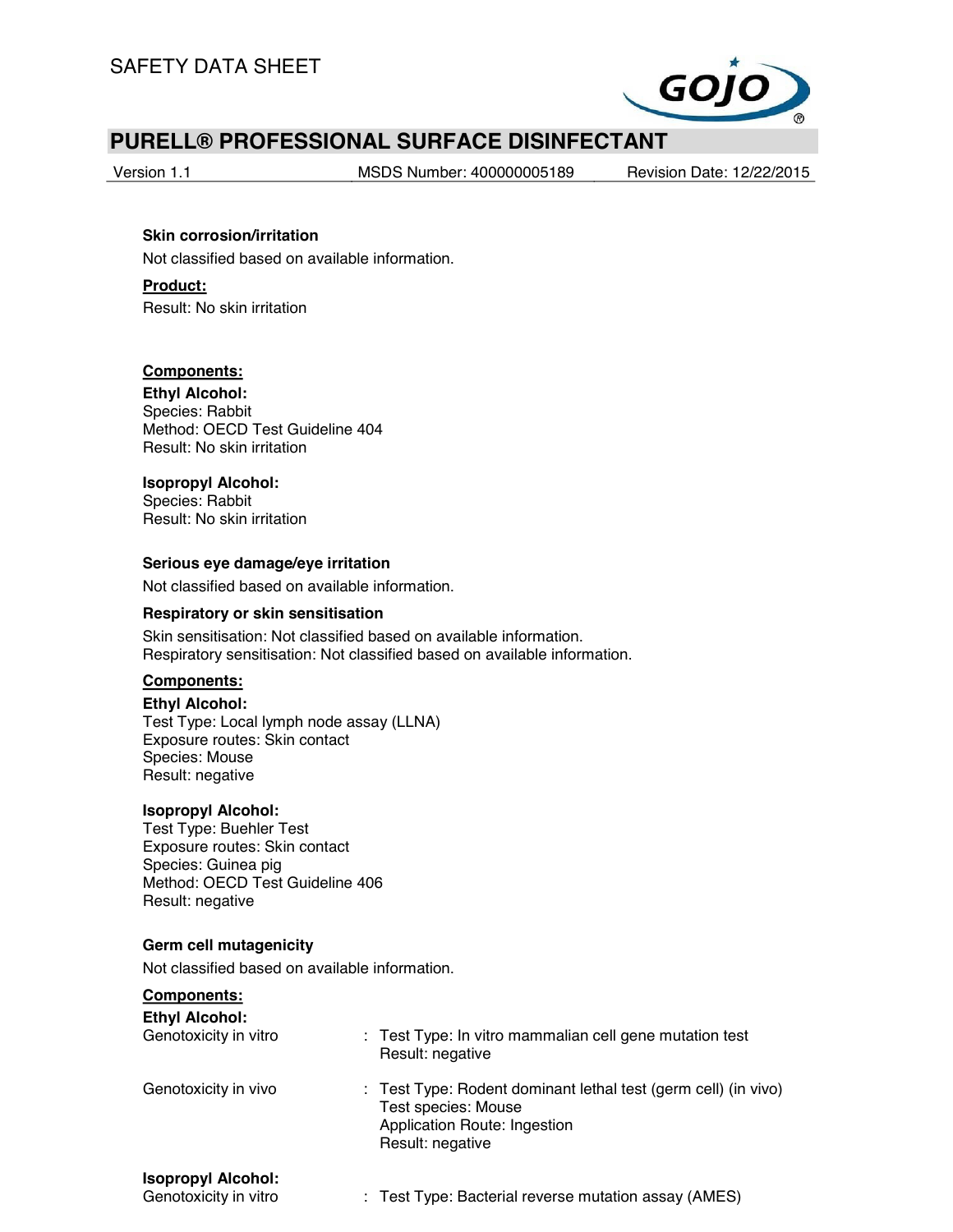

| Version 1.1                                                                                                                                                                                  | MSDS Number: 400000005189<br>Revision Date: 12/22/2015                                                                                                                       |
|----------------------------------------------------------------------------------------------------------------------------------------------------------------------------------------------|------------------------------------------------------------------------------------------------------------------------------------------------------------------------------|
|                                                                                                                                                                                              | Result: negative                                                                                                                                                             |
| Genotoxicity in vivo                                                                                                                                                                         | Test Type: Mammalian erythrocyte micronucleus test (in vivo<br>cytogenetic assay)<br>Test species: Mouse<br>Application Route: Intraperitoneal injection<br>Result: negative |
| Carcinogenicity                                                                                                                                                                              |                                                                                                                                                                              |
| Not classified based on available information.                                                                                                                                               |                                                                                                                                                                              |
| <b>Components:</b><br><b>Isopropyl Alcohol:</b><br>Species: Rat<br>Application Route: inhalation (vapour)<br>Exposure time: 104 weeks<br>Method: OECD Test Guideline 451<br>Result: negative |                                                                                                                                                                              |
| <b>IARC</b>                                                                                                                                                                                  | No component of this product present at levels greater than or<br>equal to 0.1% is identified as probable, possible or confirmed<br>human carcinogen by IARC.                |
| <b>OSHA</b>                                                                                                                                                                                  | No component of this product present at levels greater than or<br>equal to 0.1% is identified as a carcinogen or potential carcino-<br>gen by OSHA.                          |
| <b>NTP</b>                                                                                                                                                                                   | No component of this product present at levels greater than or<br>equal to 0.1% is identified as a known or anticipated carcinogen<br>by NTP.                                |
| <b>Reproductive toxicity</b><br>Not classified based on available information.<br>Components:                                                                                                |                                                                                                                                                                              |
| <b>Ethyl Alcohol:</b><br>Effects on fertility                                                                                                                                                | : Test Type: Two-generation reproduction toxicity study<br>Species: Mouse<br>Application Route: Ingestion<br>Method: OECD Test Guideline 416<br>Result: negative             |
| <b>Isopropyl Alcohol:</b><br>Effects on fertility                                                                                                                                            | Test Type: Two-generation reproduction toxicity study<br>Species: Rat<br>Application Route: Ingestion<br>Result: negative                                                    |
| Effects on foetal develop-<br>ment                                                                                                                                                           | : Test Type: Embryo-foetal development<br>Species: Rat<br>Application Route: Ingestion<br>Result: negative                                                                   |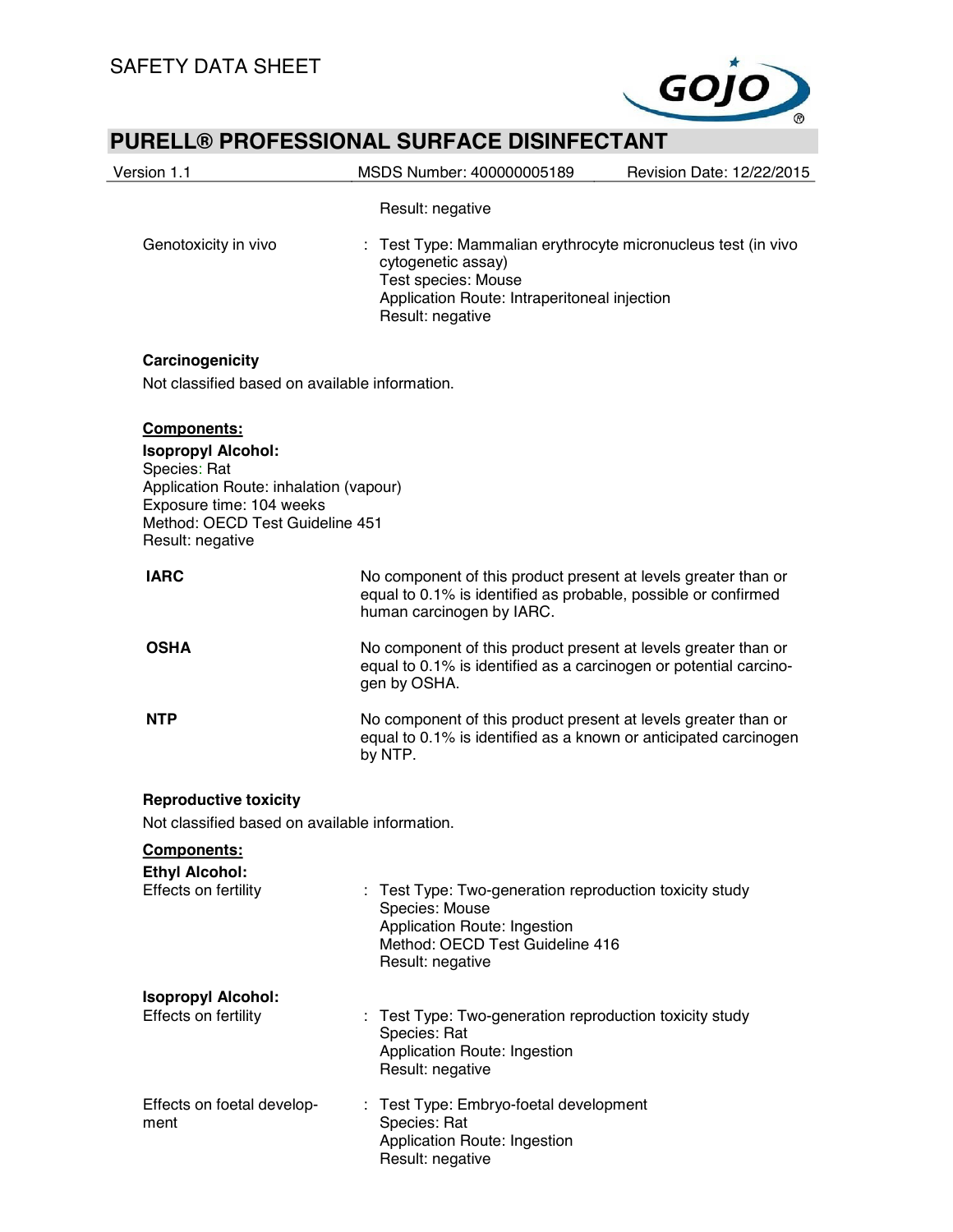

Version 1.1 MSDS Number: 400000005189 Revision Date: 12/22/2015

## **STOT - single exposure**

Not classified based on available information.

#### **Components:**

#### **Isopropyl Alcohol:**

Assessment: May cause drowsiness or dizziness.

### **STOT - repeated exposure**

Not classified based on available information.

### **Repeated dose toxicity**

#### **Components:**

**Ethyl Alcohol:** Species: Rat NOAEL: 2,400 mg/kg Application Route: Ingestion Exposure time: 2 y

### **Isopropyl Alcohol:**

Species: Rat NOAEL: 5000 ppm Application Route: inhalation (vapour) Exposure time: 104 w Method: OECD Test Guideline 413

## **Aspiration toxicity**

Not classified based on available information.

## **SECTION 12. ECOLOGICAL INFORMATION**

### **Ecotoxicity**

#### **Components:**

| <b>Ethyl Alcohol:</b><br>Toxicity to fish                                      | : LC50 (Pimephales promelas (fathead minnow)): $> 1,000$ mg/l<br>Exposure time: 96 h                                |
|--------------------------------------------------------------------------------|---------------------------------------------------------------------------------------------------------------------|
| Toxicity to daphnia and other<br>aquatic invertebrates                         | $\therefore$ EC50 (Daphnia magna (Water flea)): $> 1,000$ mg/l<br>Exposure time: 48 h                               |
| Toxicity to algae                                                              | : EC50 (Chlorella vulgaris (Fresh water algae)): 275 mg/l<br>Exposure time: 72 h<br>Method: OECD Test Guideline 201 |
| Toxicity to daphnia and other<br>aquatic invertebrates (Chron-<br>ic toxicity) | : NOEC (Daphnia magna (Water flea)): $9.6 \text{ mg/l}$<br>Exposure time: 9 d                                       |
| Toxicity to bacteria                                                           | : EC50 (Photobacterium phosphoreum): 32.1 mg/l<br>Exposure time: 0.25 h                                             |
| <b>Isopropyl Alcohol:</b><br>Toxicity to fish                                  | : LC50 (Pimephales promelas (fathead minnow)): 10,000 mg/l<br>Exposure time: 96 h                                   |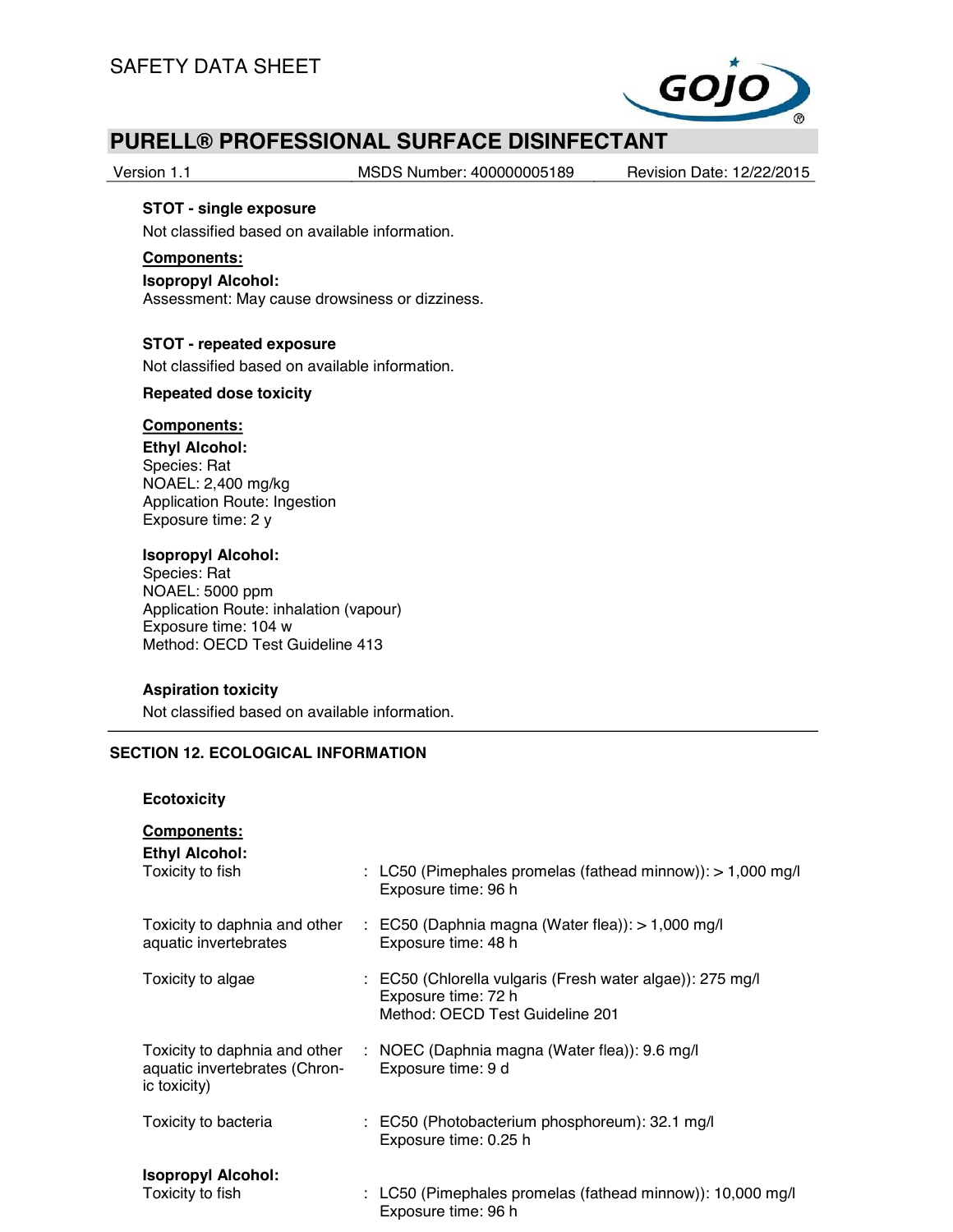

| Version 1.1                                                                        | MSDS Number: 400000005189                                                                                                                                                   | Revision Date: 12/22/2015 |
|------------------------------------------------------------------------------------|-----------------------------------------------------------------------------------------------------------------------------------------------------------------------------|---------------------------|
| Toxicity to daphnia and other<br>aquatic invertebrates                             | : EC50 (Daphnia magna (Water flea)): $> 10,000$ mg/l<br>Exposure time: 24 h                                                                                                 |                           |
| Toxicity to bacteria                                                               | $\therefore$ EC50 (Pseudomonas putida): $> 1,050$ mg/l<br>Exposure time: 16 h                                                                                               |                           |
| Persistence and degradability                                                      |                                                                                                                                                                             |                           |
| Components:<br><b>Ethyl Alcohol:</b><br>Biodegradability                           | : Result: Readily biodegradable.<br>Biodegradation: 84 %<br>Exposure time: 20 d                                                                                             |                           |
| <b>Isopropyl Alcohol:</b><br>Biodegradability                                      | : Result: rapidly degradable                                                                                                                                                |                           |
| <b>Bioaccumulative potential</b>                                                   |                                                                                                                                                                             |                           |
| Components:<br><b>Ethyl Alcohol:</b><br>Partition coefficient: n-<br>octanol/water | : log Pow: -0.35                                                                                                                                                            |                           |
| <b>Isopropyl Alcohol:</b><br>Partition coefficient: n-<br>octanol/water            | log Pow: 0.05                                                                                                                                                               |                           |
| <b>Mobility in soil</b><br>No data available                                       |                                                                                                                                                                             |                           |
| <b>Other adverse effects</b><br>No data available                                  |                                                                                                                                                                             |                           |
| Product:                                                                           |                                                                                                                                                                             |                           |
| Regulation                                                                         | 40 CFR Protection of Environment; Part 82 Protection of<br>Stratospheric Ozone - CAA Section 602 Class I Substances                                                         |                           |
| Remarks                                                                            | This product neither contains, nor was manufactured with a<br>Class I or Class II ODS as defined by the U.S. Clean Air Act<br>Section 602 (40 CFR 82, Subpt. A, App.A + B). |                           |

## **SECTION 13. DISPOSAL CONSIDERATIONS**

| Disposal methods    |                                                    |
|---------------------|----------------------------------------------------|
| Waste from residues | : Dispose of in accordance with local regulations. |

## **SECTION 14. TRANSPORT INFORMATION**

## **International Regulation**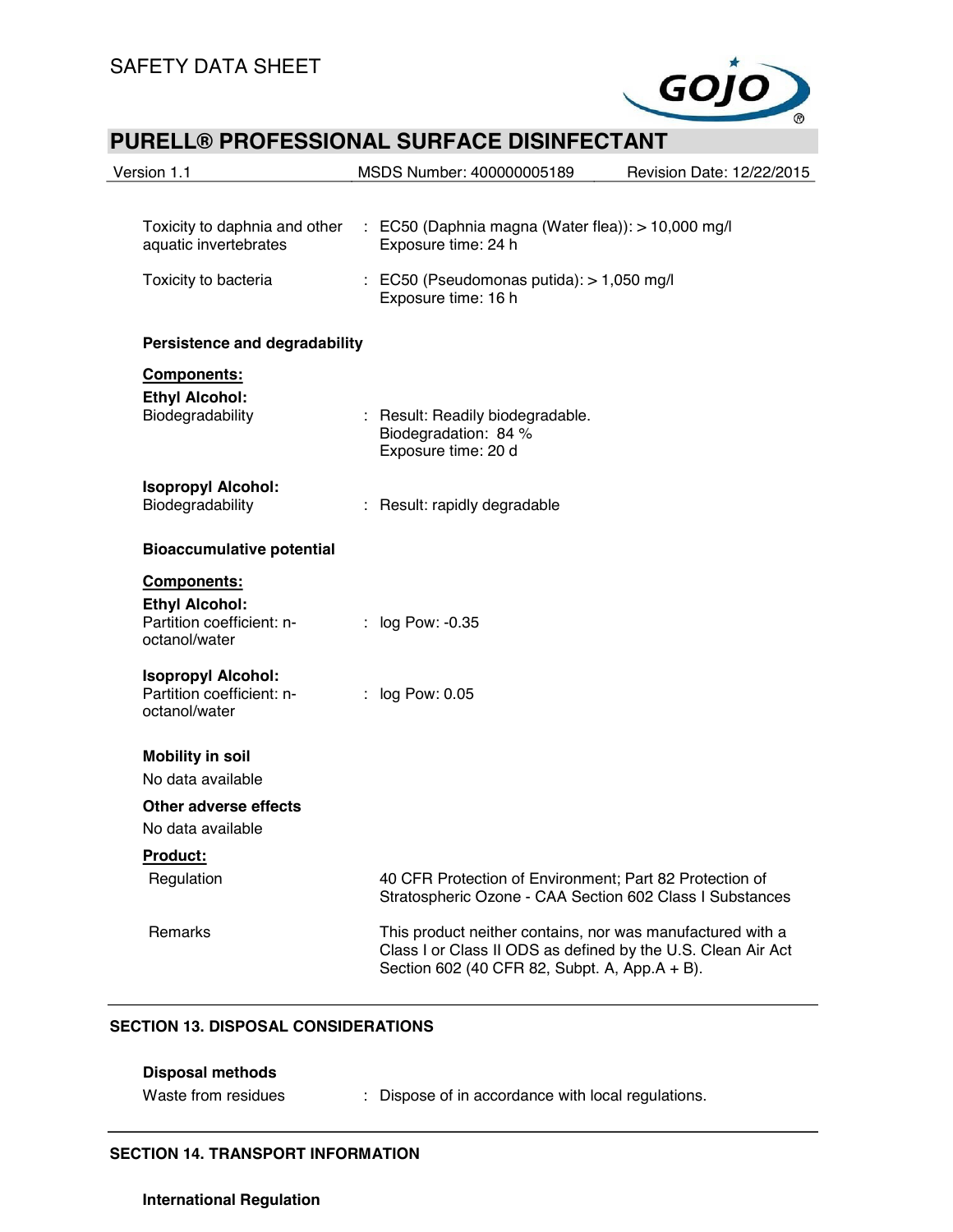

| Version 1.1                             | MSDS Number: 400000005189 | Revision Date: 12/22/2015 |
|-----------------------------------------|---------------------------|---------------------------|
|                                         |                           |                           |
| <b>IATA-DGR</b>                         |                           |                           |
| UN/ID No.                               | $:$ UN 1987               |                           |
| Proper shipping name                    | : Alcohols, n.o.s.        |                           |
| Class                                   | $\therefore$ 3            |                           |
| Packing group                           | $\therefore$ III          |                           |
| Packing instruction (cargo<br>aircraft) | : 366                     |                           |
| <b>IMDG-Code</b>                        |                           |                           |
| UN number                               | $\therefore$ UN 1987      |                           |
| Proper shipping name                    | ALCOHOLS, N.O.S.          |                           |
| Class                                   | 3<br>÷                    |                           |
| Packing group                           | : III                     |                           |
| Labels                                  | 3                         |                           |
| EmS Code                                | $: F-E, S-D$<br>÷.        |                           |
| Marine pollutant                        | no                        |                           |
| <b>National Regulations</b>             |                           |                           |
| <b>49 CFR</b>                           |                           |                           |
| UN/ID/NA number                         | $:$ UN 1987               |                           |
| Proper shipping name                    | Alcohols, n.o.s.          |                           |
| Class                                   | 3                         |                           |
| Packing group                           | $\mathbf{III}$            |                           |
| <b>ERG Code</b>                         | : 127                     |                           |
| Marine pollutant                        | no                        |                           |

## **SECTION 15. REGULATORY INFORMATION**

## **EPCRA - Emergency Planning and Community Right-to-Know Act**

#### **CERCLA Reportable Quantity**

| Components            | CAS-No.   |       | Component RQ   Calculated product RQ |
|-----------------------|-----------|-------|--------------------------------------|
|                       |           | (lbs) | (lbs)                                |
| l Potassium Hydroxide | 1310-58-3 | 1000  |                                      |

\*: Calculated RQ exceeds reasonably attainable upper limit.

## **SARA 304 Extremely Hazardous Substances Reportable Quantity**

This material does not contain any components with a section 304 EHS RQ.

| SARA 311/312 Hazards | : Fire Hazard                                                                                                  |         |          |
|----------------------|----------------------------------------------------------------------------------------------------------------|---------|----------|
| <b>SARA 302</b>      | : No chemicals in this material are subject to the reporting re-<br>quirements of SARA Title III, Section 302. |         |          |
| <b>SARA 313</b>      | : The following components are subject to reporting levels es-<br>tablished by SARA Title III, Section 313:    |         |          |
|                      | <b>Isopropyl Alcohol</b>                                                                                       | 67-63-0 | 1.48 $%$ |

### **Clean Air Act**

This product does not contain any hazardous air pollutants (HAP), as defined by the U.S. Clean Air Act Section 12 (40 CFR 61).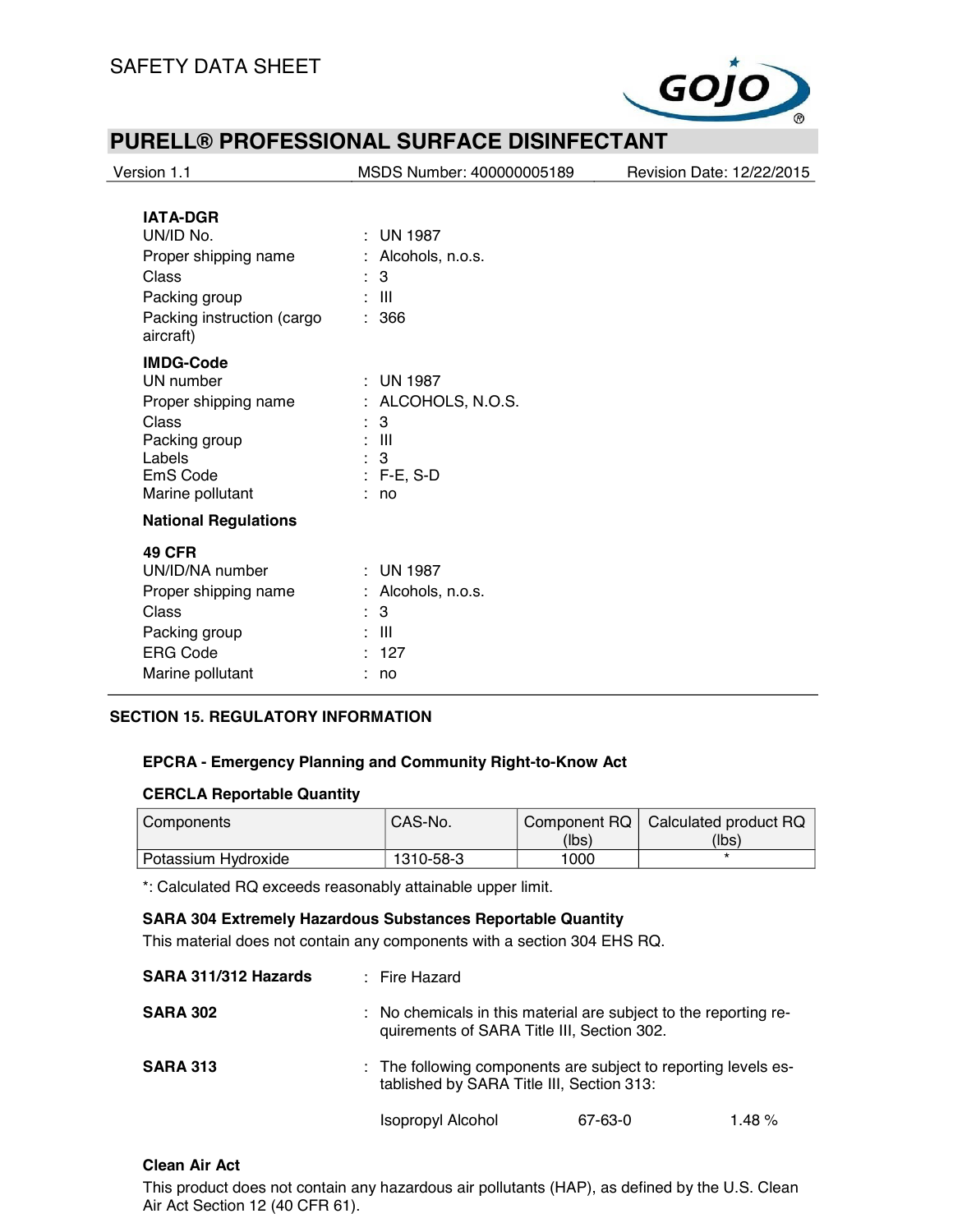

| Version 1.1               |                                                      | MSDS Number: 400000005189                                                                                                                                                                                                                                         |                                                                                                                              | Revision Date: 12/22/2015 |
|---------------------------|------------------------------------------------------|-------------------------------------------------------------------------------------------------------------------------------------------------------------------------------------------------------------------------------------------------------------------|------------------------------------------------------------------------------------------------------------------------------|---------------------------|
|                           |                                                      | This product does not contain any chemicals listed under the U.S. Clean Air Act Section 112(r) for<br>Accidental Release Prevention (40 CFR 68.130, Subpart F).<br>The following chemical(s) are listed under the U.S. Clean Air Act Section 111 SOCMI Intermedi- |                                                                                                                              |                           |
|                           | ate or Final VOC's (40 CFR 60.489):<br>Ethyl Alcohol | 64-17-5                                                                                                                                                                                                                                                           | 30.31 %                                                                                                                      |                           |
| 450.                      | Isopropyl Alcohol                                    | 67-63-0<br>This product does not contain any VOC exemptions listed under the U.S. Clean Air Act Section                                                                                                                                                           | 1.48%                                                                                                                        |                           |
| <b>Clean Water Act</b>    |                                                      |                                                                                                                                                                                                                                                                   |                                                                                                                              |                           |
| ble 116.4A:               |                                                      | The following Hazardous Substances are listed under the U.S. CleanWater Act, Section 311, Ta-                                                                                                                                                                     |                                                                                                                              |                           |
| 117.3:                    | Potassium Hydroxide                                  | 1310-58-3<br>The following Hazardous Chemicals are listed under the U.S. CleanWater Act, Section 311, Table                                                                                                                                                       | 0.345%                                                                                                                       |                           |
| 307                       | Potassium Hydroxide                                  | 1310-58-3<br>This product does not contain any toxic pollutants listed under the U.S. Clean Water Act Section                                                                                                                                                     | 0.345%                                                                                                                       |                           |
|                           | <b>Massachusetts Right To Know</b>                   |                                                                                                                                                                                                                                                                   |                                                                                                                              |                           |
|                           | <b>Ethyl Alcohol</b>                                 |                                                                                                                                                                                                                                                                   | 64-17-5                                                                                                                      | $30 - 50 %$               |
|                           | <b>Isopropyl Alcohol</b>                             |                                                                                                                                                                                                                                                                   | 67-63-0                                                                                                                      | $1 - 5%$                  |
|                           | Pennsylvania Right To Know                           |                                                                                                                                                                                                                                                                   |                                                                                                                              |                           |
|                           | Water (Aqua)                                         |                                                                                                                                                                                                                                                                   | 7732-18-5                                                                                                                    | 70 - 90 %                 |
|                           | Ethyl Alcohol                                        |                                                                                                                                                                                                                                                                   | 64-17-5                                                                                                                      | $30 - 50 %$               |
|                           | <b>Isopropyl Alcohol</b>                             |                                                                                                                                                                                                                                                                   | 67-63-0                                                                                                                      | $1 - 5%$                  |
|                           | Potassium Hydroxide                                  |                                                                                                                                                                                                                                                                   | 1310-58-3                                                                                                                    | $0.1 - 1%$                |
|                           | <b>New Jersey Right To Know</b>                      |                                                                                                                                                                                                                                                                   |                                                                                                                              |                           |
|                           | Water (Aqua)                                         |                                                                                                                                                                                                                                                                   | 7732-18-5                                                                                                                    | 70 - 90 %                 |
|                           | Ethyl Alcohol                                        |                                                                                                                                                                                                                                                                   | 64-17-5                                                                                                                      | $30 - 50 %$               |
|                           | <b>Isopropyl Alcohol</b>                             |                                                                                                                                                                                                                                                                   | 67-63-0                                                                                                                      | $1 - 5%$                  |
| <b>California Prop 65</b> |                                                      | productive harm.                                                                                                                                                                                                                                                  | This product does not contain any chemicals known to State<br>of California to cause cancer, birth defects, or any other re- |                           |
|                           |                                                      | The components of this product are reported in the following inventories:                                                                                                                                                                                         |                                                                                                                              |                           |
| <b>CH INV</b>             |                                                      | : On the inventory, or in compliance with the inventory                                                                                                                                                                                                           |                                                                                                                              |                           |
| <b>TSCA</b>               |                                                      | On TSCA Inventory                                                                                                                                                                                                                                                 |                                                                                                                              |                           |
| <b>DSL</b>                |                                                      |                                                                                                                                                                                                                                                                   | All components of this product are on the Canadian DSL.                                                                      |                           |
| <b>AICS</b>               |                                                      |                                                                                                                                                                                                                                                                   | On the inventory, or in compliance with the inventory                                                                        |                           |
| <b>NZIoC</b>              |                                                      |                                                                                                                                                                                                                                                                   | On the inventory, or in compliance with the inventory                                                                        |                           |
| <b>ENCS</b>               |                                                      |                                                                                                                                                                                                                                                                   | On the inventory, or in compliance with the inventory                                                                        |                           |
| <b>ISHL</b>               |                                                      |                                                                                                                                                                                                                                                                   | On the inventory, or in compliance with the inventory                                                                        |                           |
| <b>KECI</b>               |                                                      |                                                                                                                                                                                                                                                                   | On the inventory, or in compliance with the inventory                                                                        |                           |